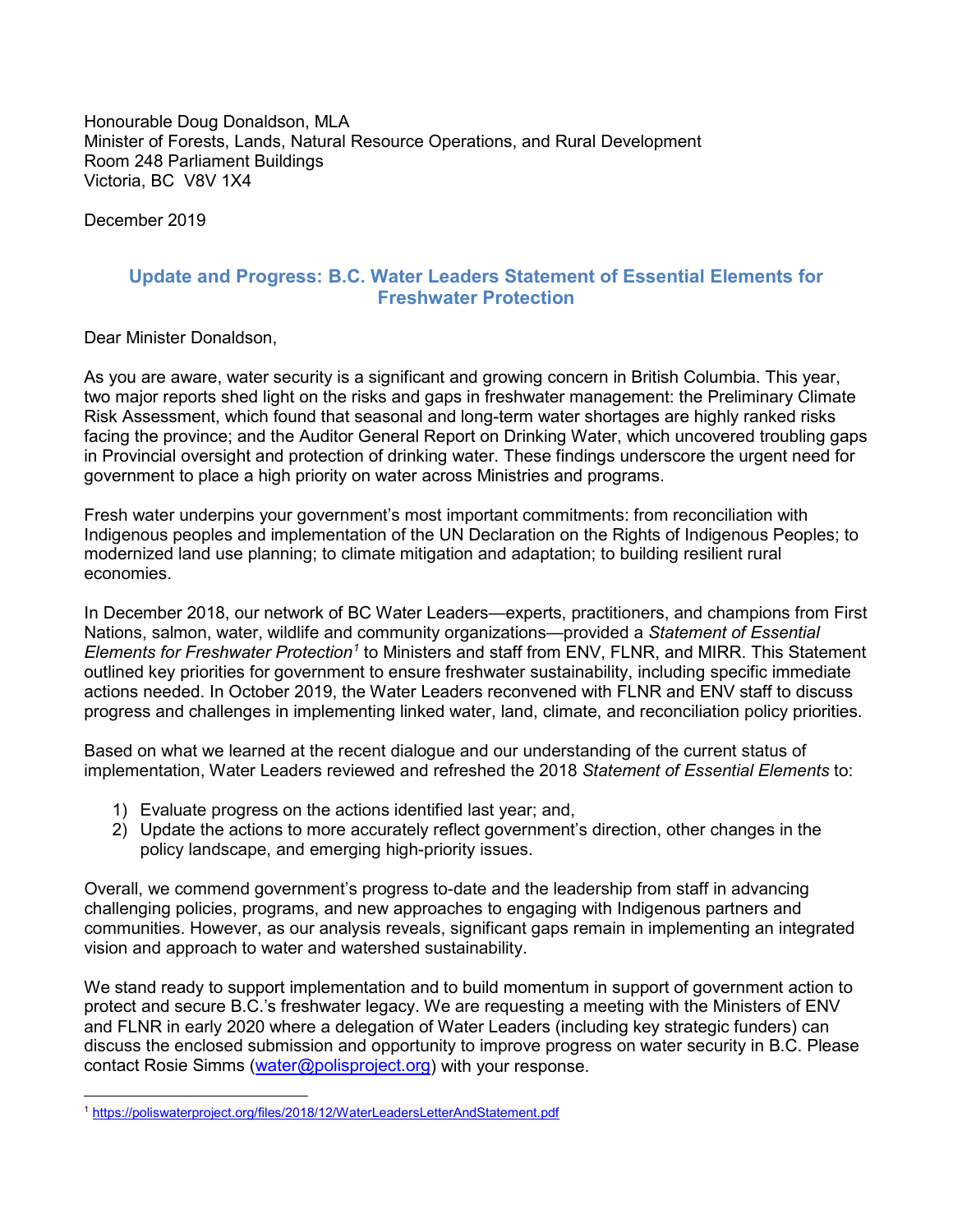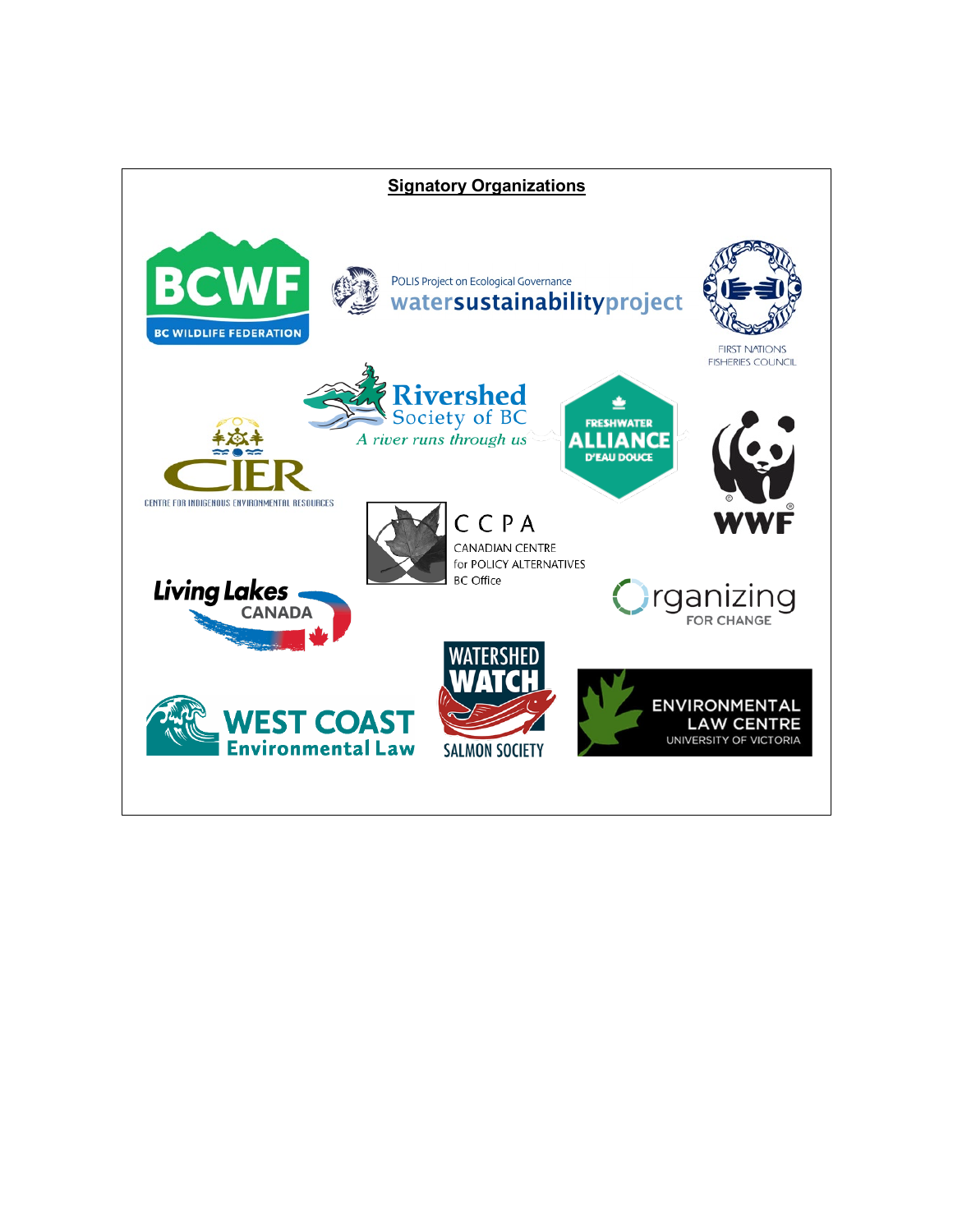# **Update and Assessment: Essential Actions to Ensure Freshwater Protection** December 2019

This Update assesses progress to-date on each of the essential actions identified in the 2018 Water Leaders Statement. It is based on the information received at the October 2019 Water Leaders-Provincial Government *Dialogue On Water, Climate, and Reconciliation*, as well as a high-level scan of publicly-available policy information. This is not an exhaustive review and will continue to be updated. Priorities are assessed based on the following scheme:



Key actions achieved

Minimal progress: priorities needing urgent attention

Actions in progress **Actional Connection** Unknown: lack of information or early days of implementation

#### **Priority #1: Advance reconciliation with respect to freshwater planning and decision-making** This government has committed to reconciliation (including implementing UNDRIP) across all Ministries. Working in Government-to-Government forums with Indigenous nations on freshwater priorities is crucial to reconciliation: true reconciliation means Indigenous and non-Indigenous communities are working collaboratively at a watershed level to maintain resilience.

## **Progress on 2018 Essential Actions**

| <b>Action</b>                                                                                                                                                                                                                                                                                                                                                                                                                                                                                                               | <b>Progress</b> | <b>Details</b>                                                                                                                                                                                                                                                                                                                                                                                                                                                         |
|-----------------------------------------------------------------------------------------------------------------------------------------------------------------------------------------------------------------------------------------------------------------------------------------------------------------------------------------------------------------------------------------------------------------------------------------------------------------------------------------------------------------------------|-----------------|------------------------------------------------------------------------------------------------------------------------------------------------------------------------------------------------------------------------------------------------------------------------------------------------------------------------------------------------------------------------------------------------------------------------------------------------------------------------|
| Resource and support a robust First Nations<br>WSA Engagement Framework, via the work that<br>has begun in partnership with the First Nations<br>Fisheries Council to establish a new approach to<br>Indigenous engagement on WSA policy and<br>regulations.                                                                                                                                                                                                                                                                |                 | ENV provided funding and support for the<br>development of the May 2019 report<br>"Towards a WSA First Nations<br><b>Engagement Framework: Working Group</b><br><b>Recommendations for Collaborative</b><br>Development of Regulations and Policies."<br><b>First Nations Fisheries Council is still</b><br>seeking high-level Ministry endorsement of<br>the recommendations. Comprehensive<br>follow-through to implement the suite of<br>recommendations is needed. |
| Resource and support 3 additional Environmental<br>Stewardship Initiatives.                                                                                                                                                                                                                                                                                                                                                                                                                                                 |                 | No further ESI initiatives were catalyzed in<br>2019; however, new initiatives like the<br>Collaborative Stewardship Framework as<br>well as modernized land use planning are<br>now underway and may provide more<br>comprehensive forums for G2G<br>engagement on land (and in some cases<br>water) issues and initiatives.                                                                                                                                          |
| Advance Indigenous partnerships and watershed<br>co-governance through two additional watershed<br>governance pilot projects. These pilots should<br>have good regional coverage-options could<br>include water-centric planning in the Skeena, and<br>support for integrated planning and co-<br>governance on Vancouver Island. Pilots should<br>be help government develop the necessary<br>regulations/policies for WSA implementation, and<br>lay the groundwork for a larger program in<br>additional (5-10) regions. |                 | Early work is underway to scope a Water<br>Sustainability Plan in the Koksilah; initial<br>emergent land use planning pilots are also<br>underway. However, no clear direction<br>exists yet on moving from pilots to an<br>integrated watershed governance program<br>in multiple regions.                                                                                                                                                                            |

## **Additional Priorities for 2020**

- Ongoing progress tracking on #1 will be based on extent to which the First Nations Working Group Recommendations are implemented–including bringing the WSA into compliance with the *Declaration on the Rights of Indigenous Peoples Act.*
- Broaden action #2 from a focus on ESI to include other G2G arrangements for coordinated land-water planning and stewardship (e.g. Collaborative Stewardship Forums).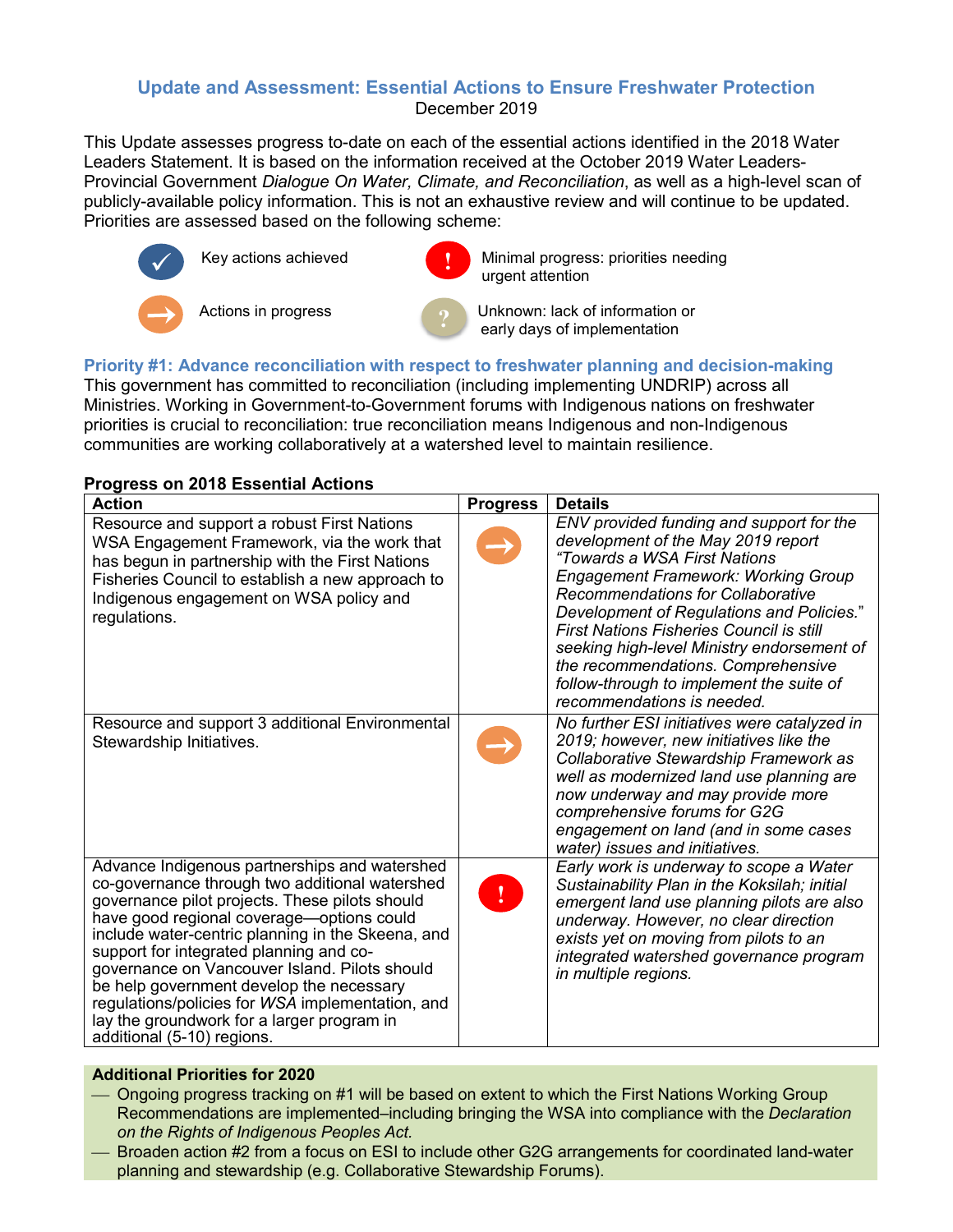## **Priority #2: Place water at the center of a modernized strategic land use planning regime.**

We support the government's land use modernization initiative and urge a strong and explicit link between land and water in the new planning regime. Planning provides a long-term, preventative approach to address cumulative impacts; build resiliency in the face of climate change; support healthy wild salmon populations; and reduce conflict on the land base through more engaged local interests and stronger rural economies.

| <b>1991099 OIL 2010 L9901IGHT ACGOIN</b><br>Action                                                                                                                                                                                                                                                                                                                                                                                                                                                                                                                                                                                                                              | <b>Progress</b> | <b>Details</b>                                                                                                                                                                                                                                                                                                                                                                                                                                                                                                                                                                                                                                                                                                                                                                                                                                                   |
|---------------------------------------------------------------------------------------------------------------------------------------------------------------------------------------------------------------------------------------------------------------------------------------------------------------------------------------------------------------------------------------------------------------------------------------------------------------------------------------------------------------------------------------------------------------------------------------------------------------------------------------------------------------------------------|-----------------|------------------------------------------------------------------------------------------------------------------------------------------------------------------------------------------------------------------------------------------------------------------------------------------------------------------------------------------------------------------------------------------------------------------------------------------------------------------------------------------------------------------------------------------------------------------------------------------------------------------------------------------------------------------------------------------------------------------------------------------------------------------------------------------------------------------------------------------------------------------|
| The Environmental Stewardship Initiative and<br>commitments must be tied explicitly to<br>sustainable freshwater management and co-<br>governance, and thus should be specifically<br>used as opportunities to implement key<br>provisions of the WSA, including:<br>Water Objectives;<br>An environmental flows regime (including<br>an environmental flow regulation);<br>Enhanced drought preparation and<br>planning; and,<br>Water Sustainability Plans to demonstrate<br>the range and power of the WSA as a tool<br>to build resilient local economies while<br>balancing sustainability.                                                                                |                 | ESI is not tied explicitly to sustainable<br>freshwater management and co-governance<br>(in some areas water/aquatic habitat/fish<br>habitat is addressed as one of the key<br>environmental values). Related initiatives-<br>like land use planning pilots and Collaborative<br>Stewardship Forums- may focus on<br>water/watershed challenges and deploy WSA<br>tools, but these are still in early scoping<br>stages.                                                                                                                                                                                                                                                                                                                                                                                                                                         |
| Follow through on recommendations from<br>recent detailed independent expert reports<br>for professional reliance and source<br>protection. Specifically, we endorse the<br>proposed changes identified in the 2018<br><b>Final Report of the Review of Professional</b><br>Reliance in Natural Resource Decision-<br>Making, and the 2017 report: From Crisis To<br><b>Solutions: Towards Source Water Protection</b><br>and Nutrient Management in the Hullcar<br>Valley.<br>As a first step, our group would like a<br>detailed government response to these<br>recommendations and are willing to<br>support the work needed to bring these<br>recommendations into effect. | $\mathbf{I}$    | Some progress:<br>-Progress is being made in addressing the<br>specific water contamination concerns in the<br>Hullcar Valley.<br>-The Agricultural Environmental<br>Management Code of Practice came into<br>force in Feb 2019, and is being implemented<br>in a phased process to address nutrient<br>management.<br>-A small subset of the recommendations of<br>the Final Report of the Review of Professional<br>Reliance are being implemented (e.g. passing<br>of the Professional Governance Act). <sup>2</sup><br>Limited/no progress:<br>-Provincial-level reforms on source<br>protection and drinking water oversight still<br>require urgent attention, as reinforced by the<br>Auditor General Report on the Protection of<br>Drinking Water in B.C.<br>-Water leaders did not receive a<br>government response to the Hullcar<br>recommendations. |

## **Progress on 2018 Essential Actions**

## **Additional Priorities for 2020**

- Reframe this priority in light of Auditor General Drinking Water Audit findings "Place water at the centre of a modernized land use planning regime *and ensure drinking water is protected for public health"*
- Water Leaders wish to be briefed by the Minister of Health and Provincial Health Officer on progress on recommendations identified in the Auditor General Report.

<span id="page-3-0"></span><sup>&</sup>lt;sup>2</sup> [https://www.bcauditor.com/sites/default/files/publications/reports/OAGBC\\_Protection-of-Drinking-Water\\_RPT.pdf](https://www.bcauditor.com/sites/default/files/publications/reports/OAGBC_Protection-of-Drinking-Water_RPT.pdf)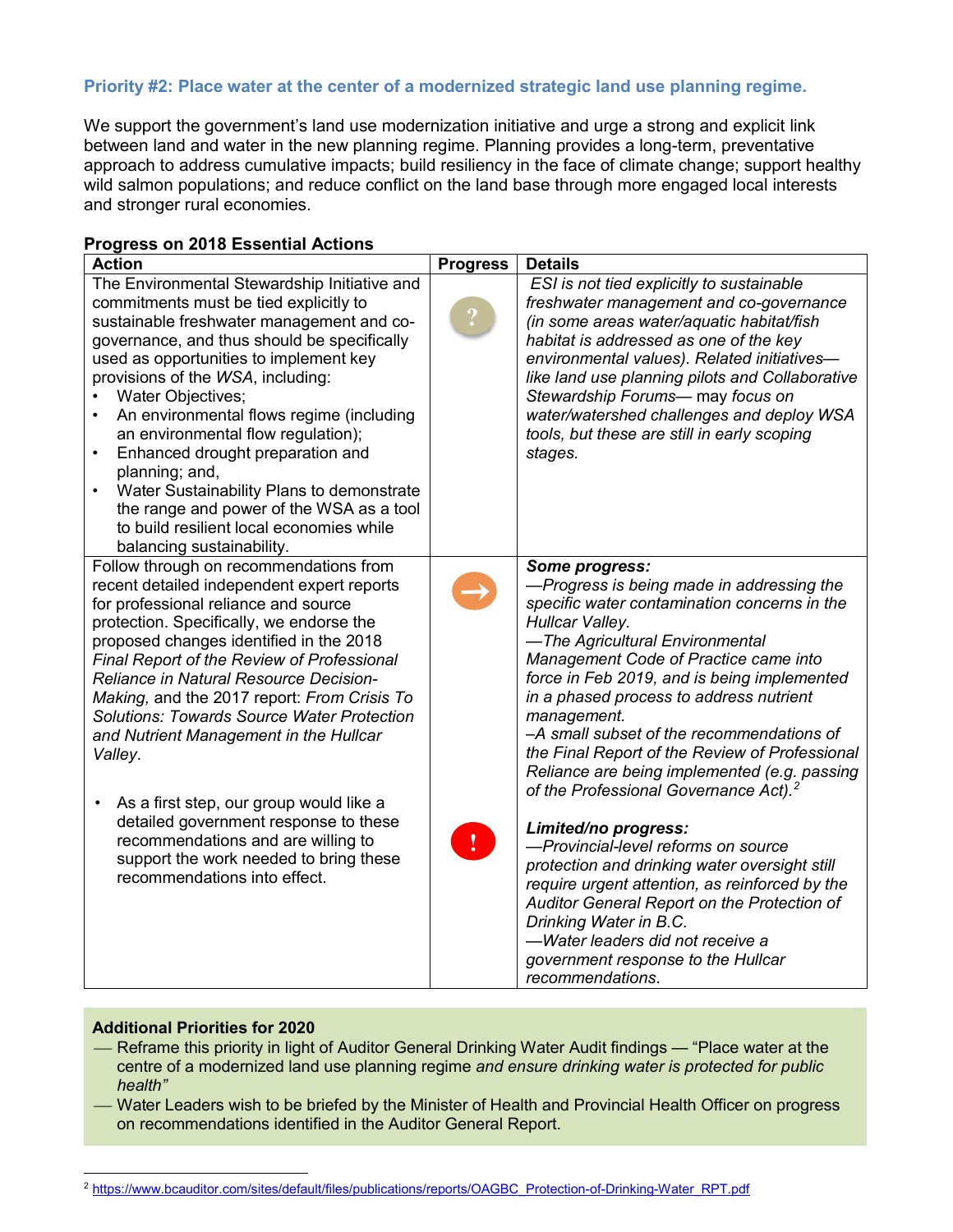## **Priority #3: Build a B.C. Water and Climate Resiliency Strategy**

Extreme droughts and floods are amplified by a changing climate and will be part of B.C.'s future. These extreme events will have severe implications for community security and economy, wild salmon populations, and long-term watershed health. A *Water and Climate Resiliency Strategy for B.C.* would integrate a range of mechanisms to build water resilient ecosystems and communities in B.C.'s diverse regions. Using a water-centric resilience approach helps shift British Columbia away from a costly perpetual crisis management approach, to preparing for adaptation and responding as the full impacts of a changing climate become apparent.

| <b>Action</b>                                                                                                                                                                                                                                                                                       | <b>Progress</b> | <b>Details</b>                                                                                                                                                                                                                                                                                                                                                                   |
|-----------------------------------------------------------------------------------------------------------------------------------------------------------------------------------------------------------------------------------------------------------------------------------------------------|-----------------|----------------------------------------------------------------------------------------------------------------------------------------------------------------------------------------------------------------------------------------------------------------------------------------------------------------------------------------------------------------------------------|
| Develop and implement a Water and Climate<br><b>Resilience Strategy that includes:</b><br>A province-wide environmental flows<br>regulation (as part of the WSA): the primary<br>precautionary approach to drought and<br>ensuring water for salmon and healthy<br>watersheds.                      | $\mathcal{L}$   | An eflows regulation is not currently<br>on the agenda. At this point,<br>government is working on a<br>guidebook that is expected before the<br>end of the fiscal year.                                                                                                                                                                                                         |
| As part of robust land use planning<br>processes, reduce forest disturbance and<br>implement riparian restoration to protect<br>rivers and salmon; implement fish-friendly<br>flood control; set WSA Water Objectives for<br>quality and quantity; and include regional<br>drought and flood plans. |                 | Extent to which land use planning pilot<br>projects address water and deploy<br>WSA tools is still to be determined (so<br>far, no concrete examples exist).                                                                                                                                                                                                                     |
| Review the British Columbia Drought<br>Response Plan and ensure sufficient<br>regulatory tools and resources are available<br>to decision-makers so they can anticipate<br>and respond to regional drought by reducing<br>water use during periods of scarcity.                                     | $\mathbf{I}$    | Review of the Drought Response Plan<br>not completed to-date.<br>*Note: the Province has advanced<br>climate-related files this year,<br>including introducing the Climate<br>Change Accountability Act, and the<br><b>Preliminary Strategic Climate Risk</b><br>Assessment. The key initiative related<br>to water will be the Climate Adaptation<br>Strategy expected in 2020. |

#### **Progress on 2018 Essential Actions**

#### **Additional Priorities for 2020**

 A key determinant of progress in this area for 2020 will be how water is integrated/considered in the 2020 Climate Adaptation and Preparedness Strategy.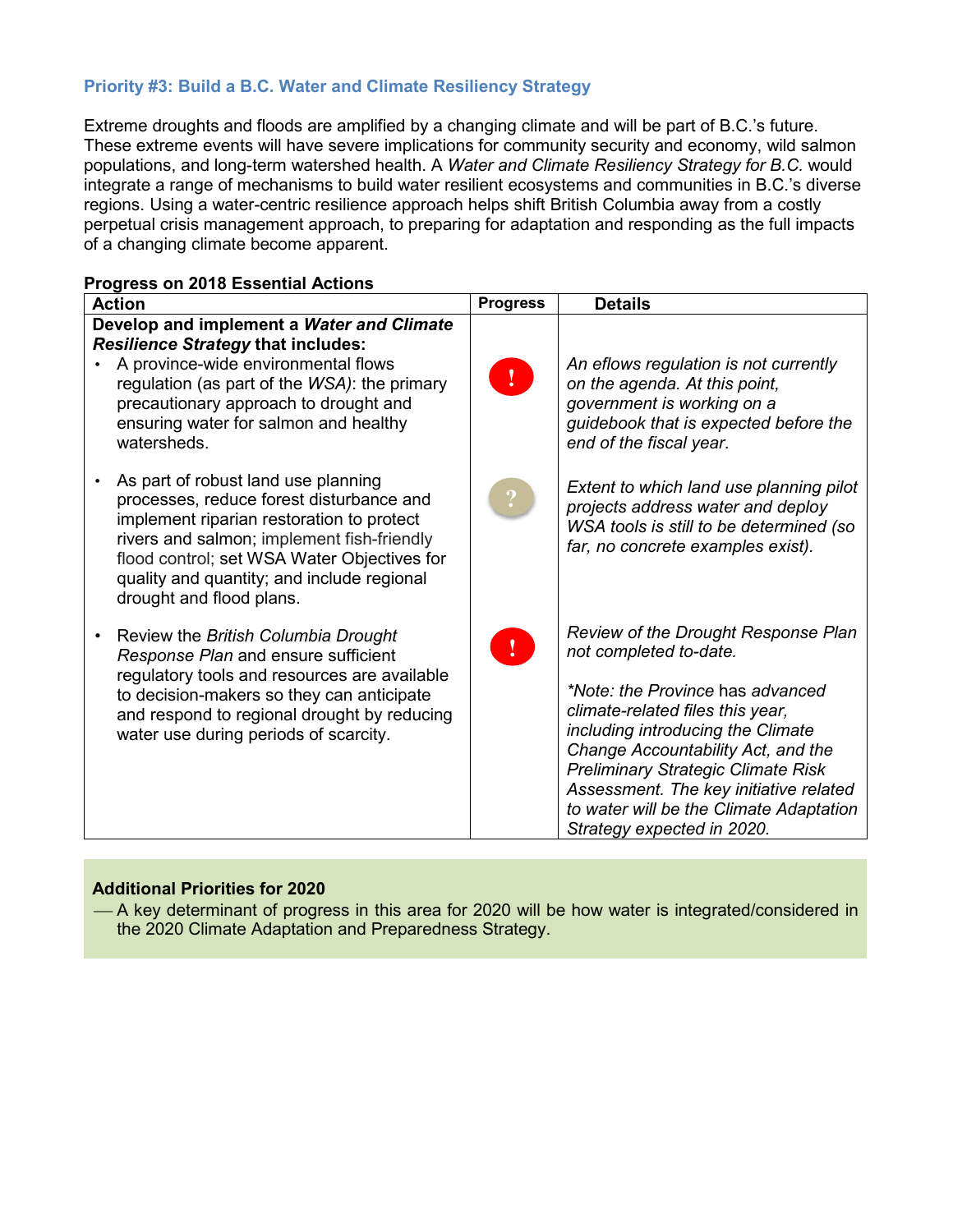#### **Priority #4: Provide adequate resources to implement the innovative legal, policy, and management tools needed to protect freshwater.**

An identified barrier to the effective deployment of many of the tools outlined in this document is insufficient resources and staff capacity. Water protection must be a government priority that includes additional staffing (e.g. for monitoring, planning, and enforcement) and resources. Adequate resourcing will enable implementation of real protections for water and salmon, with adequate staff capacity, compliance and enforcement, support for Indigenous nations to co-lead watershed initiatives in Government to Government forums, and effective and equitable stakeholder and community engagement. There is not one funding solution—a mix of sustainable funding options must be pursued.

# **Progress on 2018 Essential Actions**

| <b>Action</b>                                                                                                                                                                                                                                                                                                                                                                                                                                                                                                                                                  | <b>Progress</b> | <b>Details</b>                                                                                                                                                                                                                     |
|----------------------------------------------------------------------------------------------------------------------------------------------------------------------------------------------------------------------------------------------------------------------------------------------------------------------------------------------------------------------------------------------------------------------------------------------------------------------------------------------------------------------------------------------------------------|-----------------|------------------------------------------------------------------------------------------------------------------------------------------------------------------------------------------------------------------------------------|
| Create a Water Sustainability Fund. This separate fund<br>should be made available immediately to support<br>watershed-based activities led by Indigenous and non-<br>Indigenous communities to contribute to the economic<br>and environmental transition that is required in rural B.C.<br>Many examples of such funds exist, including the<br>previous Living Rivers Trust.                                                                                                                                                                                 |                 | Recommendation that such a<br>Fund be established set out<br>in the Standing Select<br>Committee on Finance and<br><b>Government Services Final</b><br>Budget 2020 Report;<br>however, no further action yet<br>on implementation. |
| Prioritize a review of water rentals and increase rentals<br>for major users to promote water conservation and<br>efficient use, and ensure sufficient resources are<br>available to fully implement the Water Sustainability Act<br>(e.g. increasing monitoring and completing additional<br>watershed governance pilots across the province). A<br>review of water rentals was a core government platform<br>commitment, and strong public support exists for<br>government to review the price industrial users pay for<br>water and ensure these are fair. |                 | No publicly available water<br>rental review has been<br>completed to-date                                                                                                                                                         |
| Commit to a regular review (every 3-5 years) of water<br>rentals by independent experts to help depoliticize water<br>rental changes and ensure citizens of B.C. receive a fair<br>return on water resources. Committing to a regular<br>review through a blue-ribbon panel of experts will ensure<br>the Province is getting the best advice and support to<br>make the difficult—but necessary—decisions to provide<br>sufficient resources and capacity to effectively manage<br>and govern water resources.                                                |                 | No commitment to-date to a<br>regular water rental review                                                                                                                                                                          |

#### **Additional Priorities for 2020**

- Water leaders note concern with government capacity and resources dedicated to the renewed groundwater licensing efforts and emphasize that increased support for this process must be a high priority for government to ensure success over the coming 2.5 years.
- Water leaders note a strong theme of engagement across the range of initiatives (land use planning, watershed governance pilots, groundwater licensing, etc.)—both in terms of Government-to-Government engagement with First Nations, and engagement with communities, stakeholders, and local governments. The water leaders group recognizes the challenge of leading effective and robust engagement, especially as it relates to complex land and water initiatives. Ensuring a coordinated engagement approach, with adequate capacity and skills to build relationships and broad-based support, will be critical to long-term success.
- Water Leaders reiterate the priority of a Watershed Security Fund<sup>3</sup>, created through an initial endowment with ongoing sustainable revenue from a variety of sources (including water rentals).

<span id="page-5-0"></span><sup>3</sup> [https://poliswaterproject.org/polis-research-publication/a-watershed-security-fund-for-british-columbia-building-resilience-and](https://poliswaterproject.org/polis-research-publication/a-watershed-security-fund-for-british-columbia-building-resilience-and-advancing-reconciliation/)[advancing-reconciliation/](https://poliswaterproject.org/polis-research-publication/a-watershed-security-fund-for-british-columbia-building-resilience-and-advancing-reconciliation/)